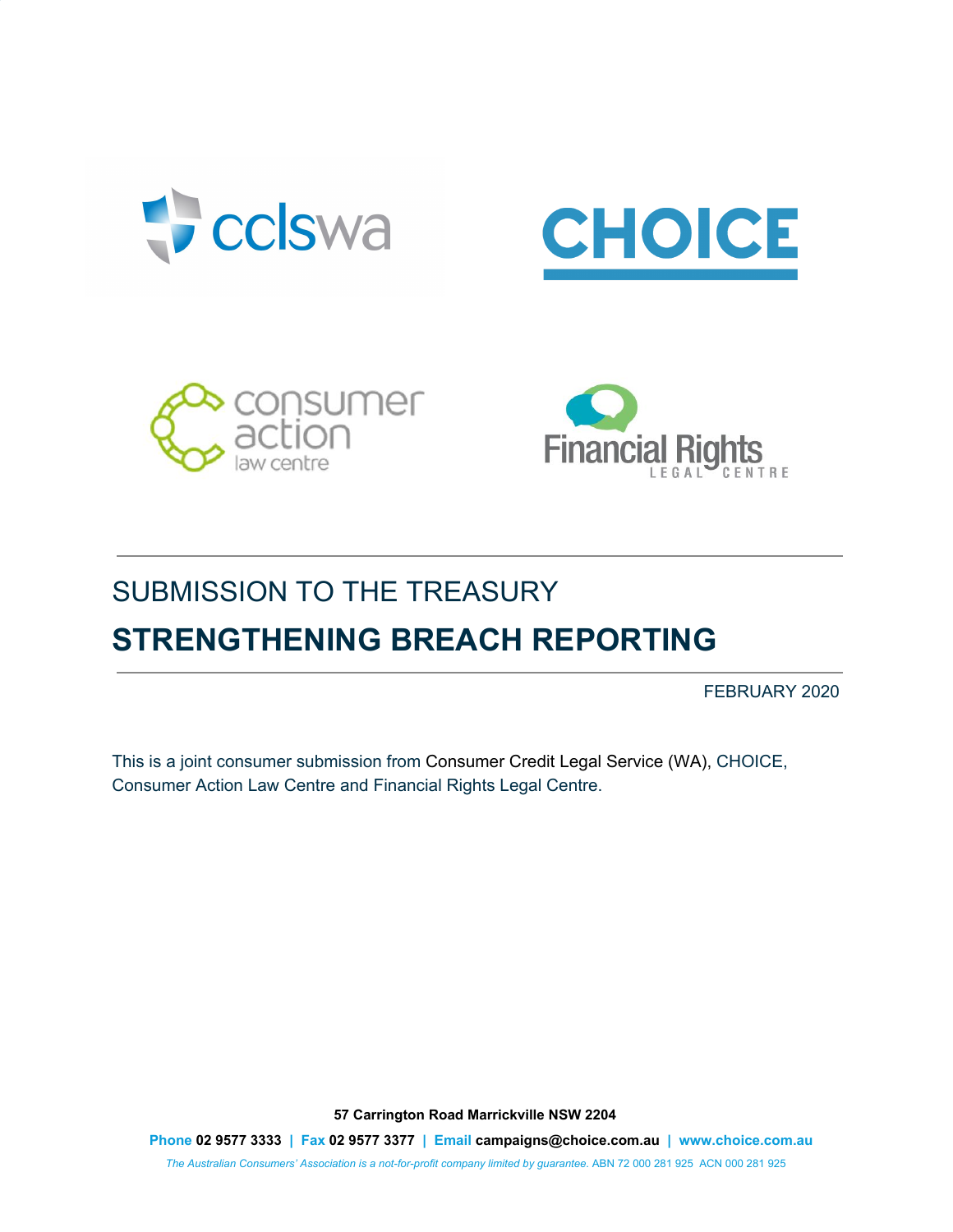





# <span id="page-1-0"></span>**Contents**

| <b>Contents</b>                                                    | $\overline{2}$ |
|--------------------------------------------------------------------|----------------|
| <b>INTRODUCTION</b>                                                | 3              |
| 1. Breach reporting requirements                                   | 6              |
| Objective significance test                                        | 6              |
| <b>Expanding ASIC's enforcement toolbox</b>                        | 6              |
| Publishing data on breach reporting                                | 7              |
| Expanding breach reporting requirements to credit licensees        | $\overline{7}$ |
| Breach reporting obligations regime need to be streamlined         | 8              |
| Breach reports must be made within 30 working days                 | 8              |
| Expanding s50D reporting obligations to all credit licence holders | 9              |
| 2. Reference checking and information sharing protocol             | 10             |
| Expanding obligations to all credit licence holders                | 10             |
| A failure to provide consent                                       | 11             |
| The Protocol must be expanded to ten years                         | 11             |
| 3. Investigating and remediating misconduct                        | 12             |
| Obligations must apply to all credit licence holders               | 12             |
| Affected individuals must be notified of their right to go to EDR  | 13             |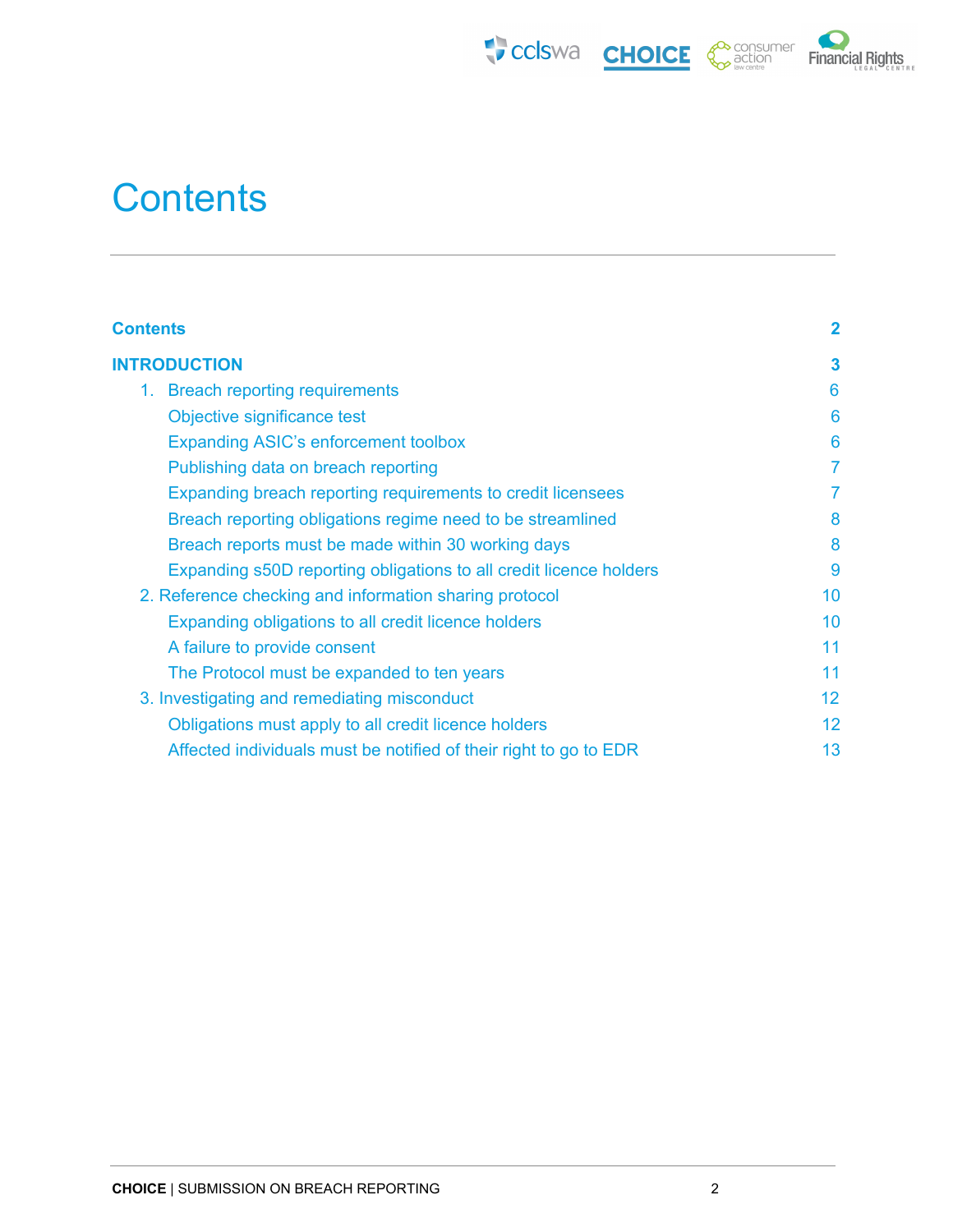



# <span id="page-2-0"></span>INTRODUCTION

Landmark inquiries from the ASIC Enforcement Taskforce Review ('the Taskforce'), the Banking Royal Commission and ASIC investigations have all found that Australia's breach reporting system is broken and leads to widespread consumer harm.<sup>1</sup>

It's clear that financial institutions do not take breach reporting seriously. A recent ASIC investigation found that on average it took over five years from when a breach by a financial institution occured before the first remediation payments to customers happened.<sup>2</sup> It's clear that consumer protections and penalties need to be significantly bolstered.

There is a glaring weakness in the current system breach reporting system that allows large businesses to not report breaches that may be significant to consumers but are relatively minor when looking at the overall size of the business. In short, it allows commercial scale to hide consumer harm.

We strongly support proposed reforms to the breach reporting regime. We need an objective significance test, expansion of enforcement options, public data on breach reporting and the expansion of breach reporting requirements to include all Australian Credit Licence (ACL) holders.

However, there are a number of important areas that the Treasury need to strengthen to ensure that breach reporting adequately protects consumers:

- The breach reporting regime needs to be streamlined. From 1 April 2021, all breaches must be subject to the new breach reporting regime.
- The proposed s50D reporting obligations of the *National Consumer Credit Protection Act* 2009 ('the Credit Act') must be expanded to include all credit licensees. This will create a dangerous loophole that will allow other credit licensees to have no obligation to report on the activities of other credit licensees.

This submission also provides comment on the Treasury's proposed reform to create a Reference Checking and Information Sharing Protocol ('the Protocol)**.** This reform codifies Recommendation 2.7 of the Banking Royal Commission. This will be an important protection to prevent the frequent occurrence of 'rolling bad apples' in the financial services industry.

The submission finally comments on the Treasury's proposed obligation for Australian financial services licensees (AFSL) and Australian credit licence holders to be required, as a condition of

<sup>1</sup> ASIC Enforcement Review Taskforce 2017,

[https://treasury.gov.au/sites/default/files/2019-03/ASIC-Enforcement-Review-Report.pdf,](https://treasury.gov.au/sites/default/files/2019-03/ASIC-Enforcement-Review-Report.pdf) Royal Commission into Misconduct in the Banking, Superannuation and Financial Services Industry 2018, and ASIC Rep 594, Review of selected financial services groups' compliance with the breach reporting obligation

<sup>&</sup>lt;sup>2</sup> ASIC Rep 594, Review of selected financial services group's compliance with the breach reporting obligation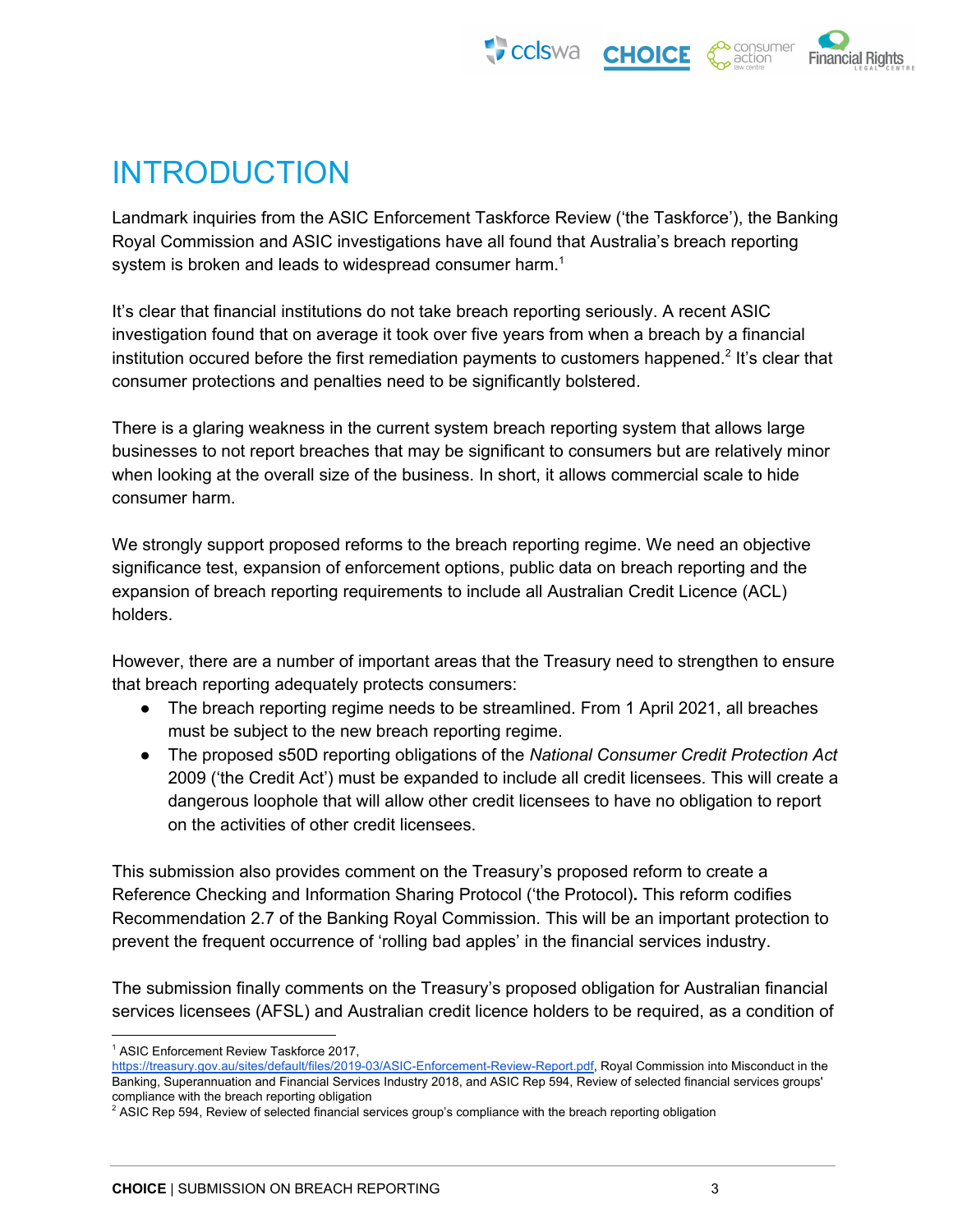

their licence, to notify, investigate, and remediate misconduct. While we support the reforms, we remain sceptical that only with strong regulatory oversight and enforcement, institutions will be incentivised to conduct fair remediation processes.

These three important reforms will embed greater fairness and transparency in Australia's financial system.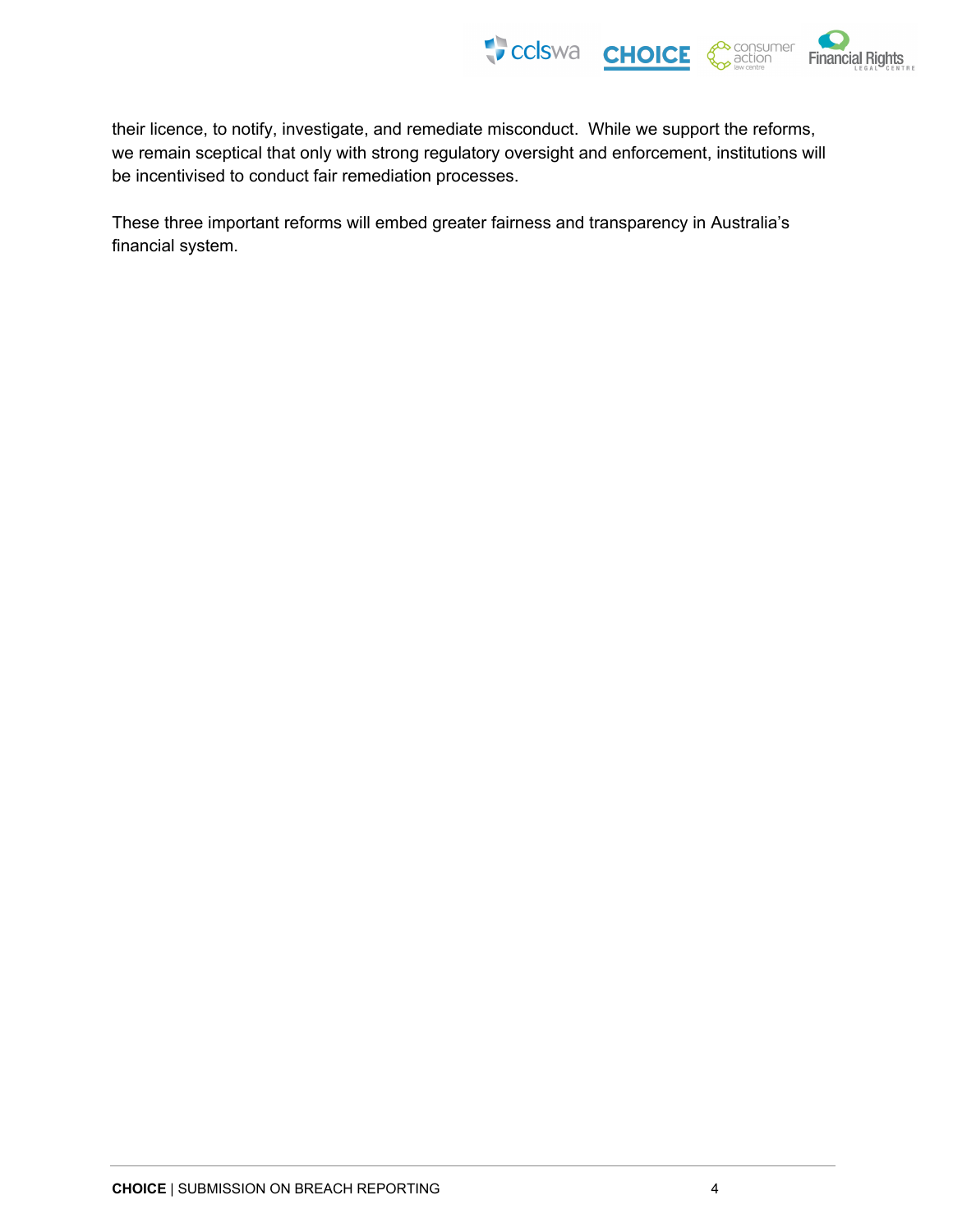



#### Recommendations

- 1. That Treasury amend the draft legislation to state that any breach that is discovered after 1 April 2021 is subject to the new breach reporting obligations. This can be achieved by amending s1670A of the *Corporations Act* 2001 and Schedule 16 of *National Consumer Credit Protection Act* 2009
- 2. ASIC should be required to release all breach reports on a regular basis. If individual reports are not released, ASIC, at a minimum must release breach reporting data including by institution and a breakdown of the types of breaches by category.
- 3. That Treasury expand the proposed s50D reporting obligations under the *National Consumer Credit Protection Act* 2009 to capture all Australian Credit Licence (ACL) holders.
- 4. That Treasury expand Reference Checking and Information Sharing Protocol (Protocol) to include all Australian Credit Licensee holders. This can be achieved by amending obligations in s912A(3D) of the *Corporations Act* 2001 and s47(3C) of the *National Consumer Credit Protection Act* 2009 to explicitly capture all credit licensees.
- 5. That Treasury amend the law to clearly state a failure to provide consent to the Protocol must be grounds for an entity to not hire that individual.
- 6. That Treasury expand the the Reference Checking and Information Sharing Protocol to ten years.
- 7. That Treasury amend S51A and S51B of the *National Consumer Credit Protection Act* 2009 to explicitly state that all credit providers are subject to obligations to investigate, notify, and remediate misconduct.
- 8. That Treasury add a section to the exposure draft s912EB(1)(5)(c) of the *Corporations Act* 2001 and s51A(2)(d) of the *National Consumer Credit Protection Act* 2009 to state that licensees must: "*clearly inform consumers of their rights to access external dispute resolution"*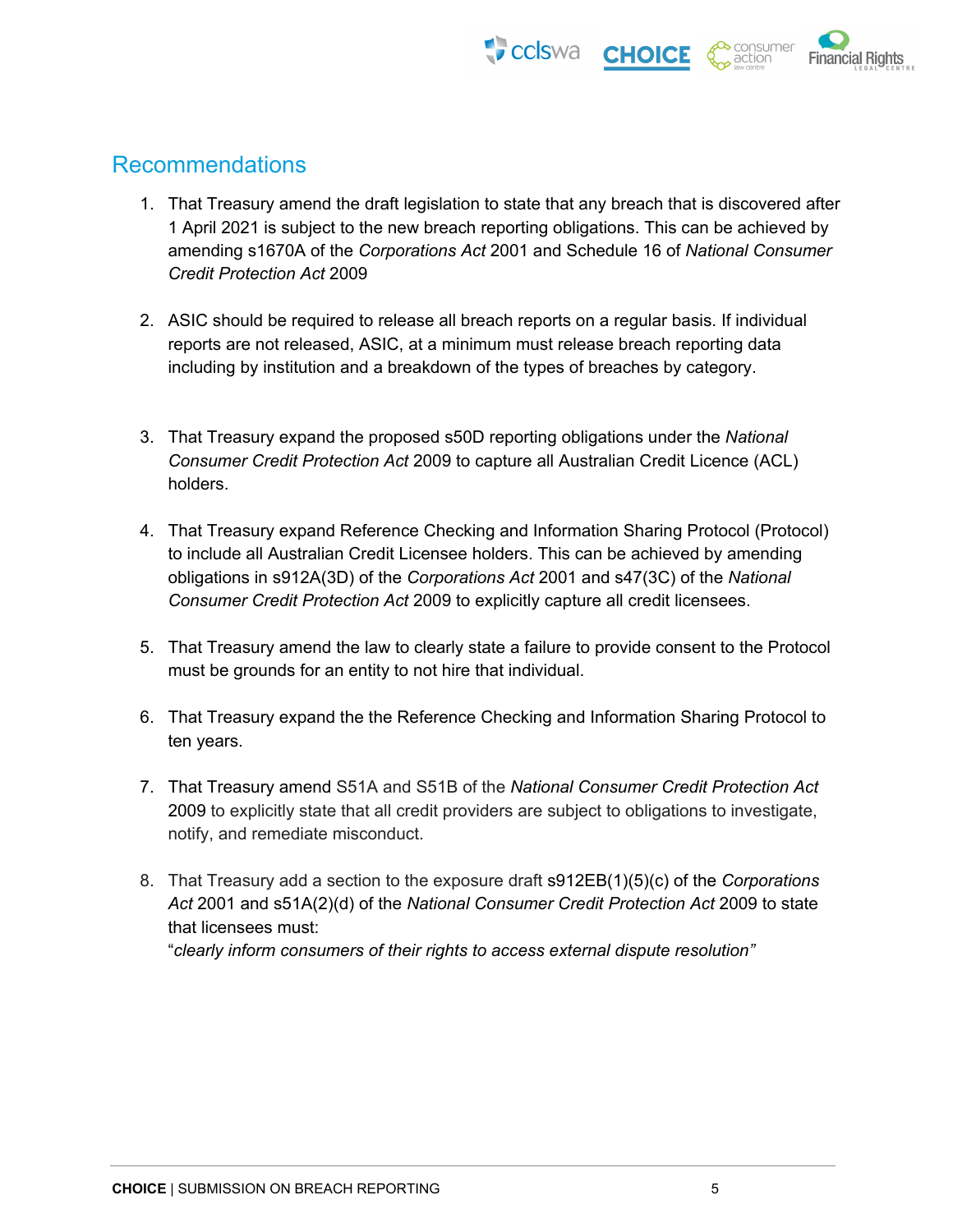



# <span id="page-5-0"></span>**1. Breach reporting requirements**

A robust breach reporting regime is essential for the transparency and accountability of Australia's financial services sector. The Taskforce made a number of important recommendations that will improve the breach reporting system. It is welcome to see the Government acting on these recommendations.

# <span id="page-5-1"></span>Objective significance test

We strongly support the proposal for an objective significance test for breach reporting. The current significance test for breach reporting is too subjective. As the Taskforce found:

"*This subjectivity has the result that, although all AFS licensees have an obligation to report, the differing scale, nature and complexity of their respective businesses and balance sheets can mean that larger organisations need to report fewer breaches or less often*" 3

That is, a glaring weakness of the current system is that it allows large businesses to not report breaches that may be significant to consumers but are relatively minor when looking at the overall size of the business. In short, it allows commercial scale to hide consumer harm.

Businesses that have done wrong should not be allowed to judge whether their actions should be reported to the regulator. Businesses that have breached laws or regulations have strong incentives to hide that behaviour, especially when fines or infringement notices are likely. We strongly support the proposed introduction of an objective significance test.

# <span id="page-5-2"></span>Expanding ASIC's enforcement toolbox

We strongly support the proposal for a full range of penalties available for ASIC to prosecute companies who fail to breach report correctly. This codifies Recommendation 6 and 7 of the ASIC Enforcement Taskforce Review. The proposed expansion of enforcement options, including infringement notices, civil and criminal penalties will allow ASIC flexibility and adaptability to prosecute institutions and individuals who break the law.

<sup>3</sup> ASIC Enforcement Review Taskforce 2017, p.4 <https://treasury.gov.au/sites/default/files/2019-03/ASIC-Enforcement-Review-Report.pdf>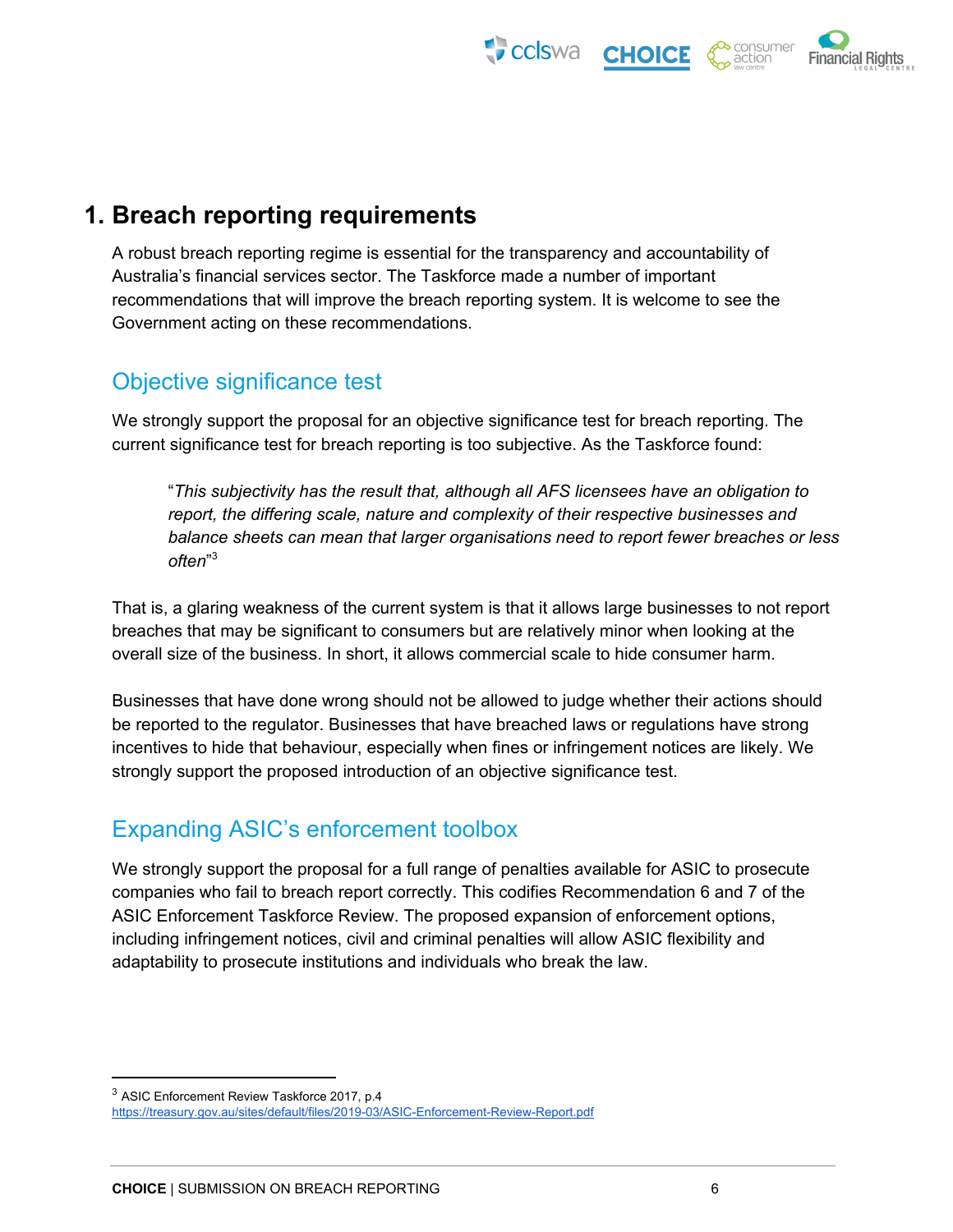

As the Taskforce identified, under the existing breach reporting regime, the only sanctions available for ASIC are criminal sanctions. The high burden of criminal conduct has resulted in one only prosecution since the current regime was introduced in 2003.<sup>4</sup>

#### <span id="page-6-0"></span>Publishing data on breach reporting

We support the proposed requirements under s912DAD of the Corporations Act and s50E of the Credit Act for ASIC or APRA to publish data on breach reporting. This is essential in restoring consumer trust in the financial system. ASIC must release all breach reports. If financial institutions are truly serious about reforming their conduct after the scandals of the Royal Commission, then they will be supportive of this measure. The Australian Financial Complaints Authority (AFCA) now publishes the names of financial firms in determinations.

We recognise that in some circumstances, early release of data could have a negative impact on ongoing ASIC investigations. There is a case to establish a process to delay the release of reports based on ASIC's discretion, rather than to not release all reports.

However, if ASIC decides to not release individual reports, the regulator should require the release of aggregated data including data naming the institution and a breakdown of the types of breaches by category. This would add greater accountability to the banking system. It would also provide valuable information to consumers regarding the activities of financial firms and will also be an important source of data to public policy makers and consumer groups about non-compliance trends that will assist in better targeting proposals for reform.

# <span id="page-6-1"></span>Expanding breach reporting requirements to credit licensees

We strongly welcome the expansion of breach reporting requirements to credit licensees. This aligns with Recommendation 2 of the Taskforce. It is essential that credit licensees are captured by this legislation. The Royal Commission clearly revealed that credit providers have caused widespread consumer harm with the provision of harmful loans.

The current breach reporting requirements for credit licensees is insufficient and ad-hoc with credit licensees are only required to lodge an annual Compliance Certificate. We strongly support the Taskforce's conclusion that:

"*However, the Compliance Certificate regime is no substitute for the self-reporting obligations that AFS licensees are subject to because:*

- *● The information in the certificate is high-level, generalised information;*
- *● ASIC is not able to ascertain the veracity of credit licensee responses in certificates without undertaking surveillance or issuing notices to obtain additional information and*

<sup>4</sup> ASIC Enforcement Review Taskforce 2017, p.11 <https://treasury.gov.au/sites/default/files/2019-03/ASIC-Enforcement-Review-Report.pdf>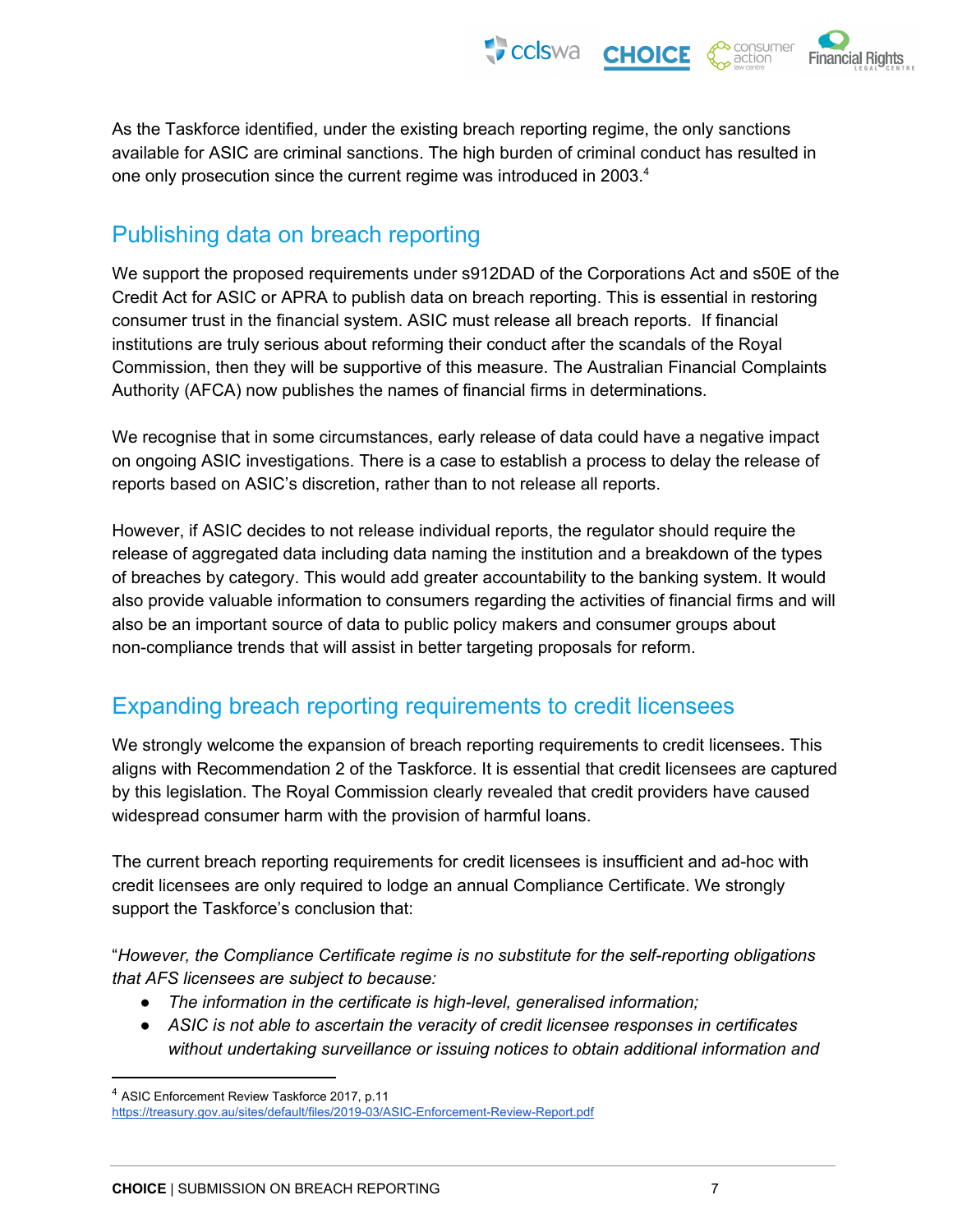

● *There is no obligation to provide ASIC with information about breaches in a timely way, as certificates are provided annually.*" 5

We strongly support the proposed expansion of breach reporting obligations for credit licensees. This will ensure that breaches committed by credit licence holders can be quickly and adequately dealt with.

#### <span id="page-7-0"></span>Breach reporting obligations regime need to be streamlined

The breach reporting regime needs to be streamlined. Under the current proposal, any breach that occurs after 1 April 2021 will be subject to the new breach reporting regime. However, if a breach occurred before this date but is discovered after 1 April 2021, it will be subject to the previous, weaker beach reporting regime. This will create an unnecessary loophole. Breaches will slip through the cracks and not be reported by licensees.

The key to breach reporting should be how a financial firm acts when a breach is discovered not when the breach occurred.

This is particularly problematic for credit licensees. There is no legal obligations on credit licensees to report breaches after 1 April 2021, if the breach occurred before the date. As is evident from a number of ASIC investigations, it often takes institutions a number of years to discover breaches. This means that many breaches discovered by credit licence holders will be allowed to go unreported by this proposed regime.

The legislation needs to be amended to clearly state that after 1 April 2021, all breaches discovered are subject to the new breach reporting obligations.

# <span id="page-7-1"></span>Breach reports must be made within 30 working days

We support the proposal for breach reports to be lodged within 30 days with the proposed trigger that an entity must report to ASIC when they "first reasonably know that there are reasonable grounds to suspect a reportable situation has arisen"<sup>6</sup>.

Under the existing regime, entities are allowed ten working days from when the entity subjectively determines a significant breach. This often has taken many months, or even years for firms to determine subjective significance. The clearer threshold of reasonable grounds to suspect a reportable situation is a more appropriate trigger point and will lead to more timely breach reporting.

<sup>5</sup> ASIC Enforcement Review Taskforce 2017, p.7

<https://treasury.gov.au/sites/default/files/2019-03/ASIC-Enforcement-Review-Report.pdf>

<sup>6</sup> *Corporations Act 2001* S912DC(3) and *National Consumer Credit Protection Act* 2009 50(DC)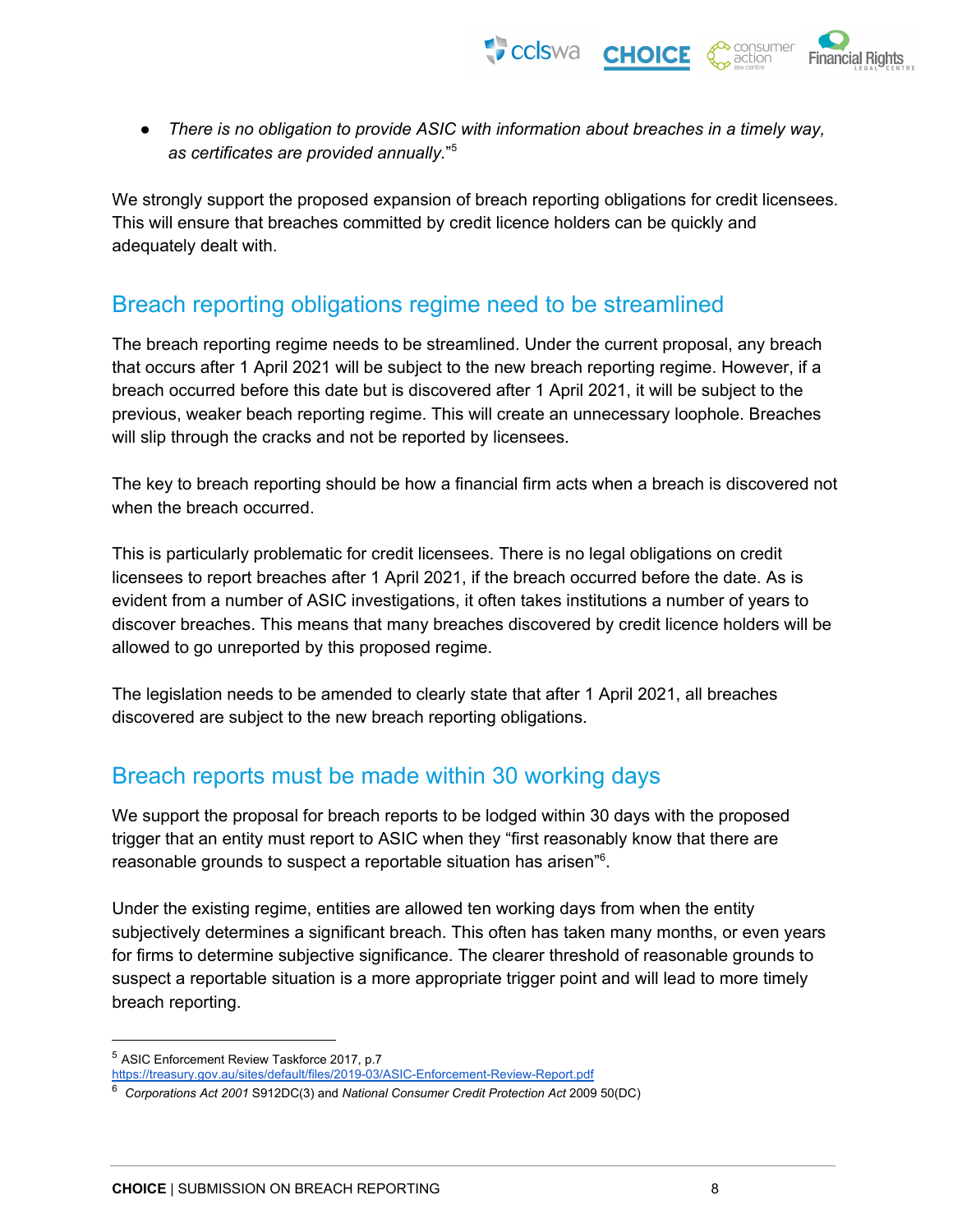

Any extension of this time frame would introduce unnecessary risk to the reporting system as it gives businesses time to destroy evidence or otherwise hide further misconduct. This is ultimately a question of what the financial services industry value. If the industry prioritises treating their customers fairly and reforming their conduct after the scandals of the Banking Royal Commission, then a 30 working day time frame is easily manageable.

#### <span id="page-8-0"></span>Expanding s50D reporting obligations to all credit licence holders

We support the Treasury's proposed requirement for AFSL's to lodge a breach report in relation to suspected reportable situations observed in other licensees. Licensees regularly work closely with each other and are often aware of the misconduct of other entities.

However, we hold deep concerns that many credit licensees are carved-out in the current exposure draft. The S50D reporting obligations of the exposure draft only captures mortgage brokers and not other ACL holders. This contravenes the Taskforce's recommendation to introduce a streamlined self-reporting regime for *all* credit licensees.

It's unclear why there is a carve-out for most credit licence holders. This reporting obligation is especially suited to lenders and other forms of brokers who have to engage with each other in the provision of credit. For example, a lender works very closely with a car loan broker and is likely to observe potential misconduct. It is imperative all ACL holders are held to the same standards as mortgage brokers. This loophole must be closed. The reporting obligations of s50D of the Credit Act must apply to all credit licensees, not just mortgage brokers.

#### Recommendations 1 - 3

- 1. That Treasury amend the draft legislation to state that any breach that is discovered after 1 April 2021 is subject to the new breach reporting obligations. This can be achieved by amending s1670A of the *Corporations Act* 2001 and Schedule 16 of *National Consumer Credit Protection Act* 2009
- 2. ASIC should be required to release all breach reports on a regular basis. If individual reports are not released, ASIC, at a minimum must release of breach reporting data including by institution and a breakdown of the types of breaches by category.
- 3. That Treasury expand the proposed s50D reporting obligations under the *National Consumer Credit Protection Act* 2009 to capture all Australian Credit Licence (ACL) holders.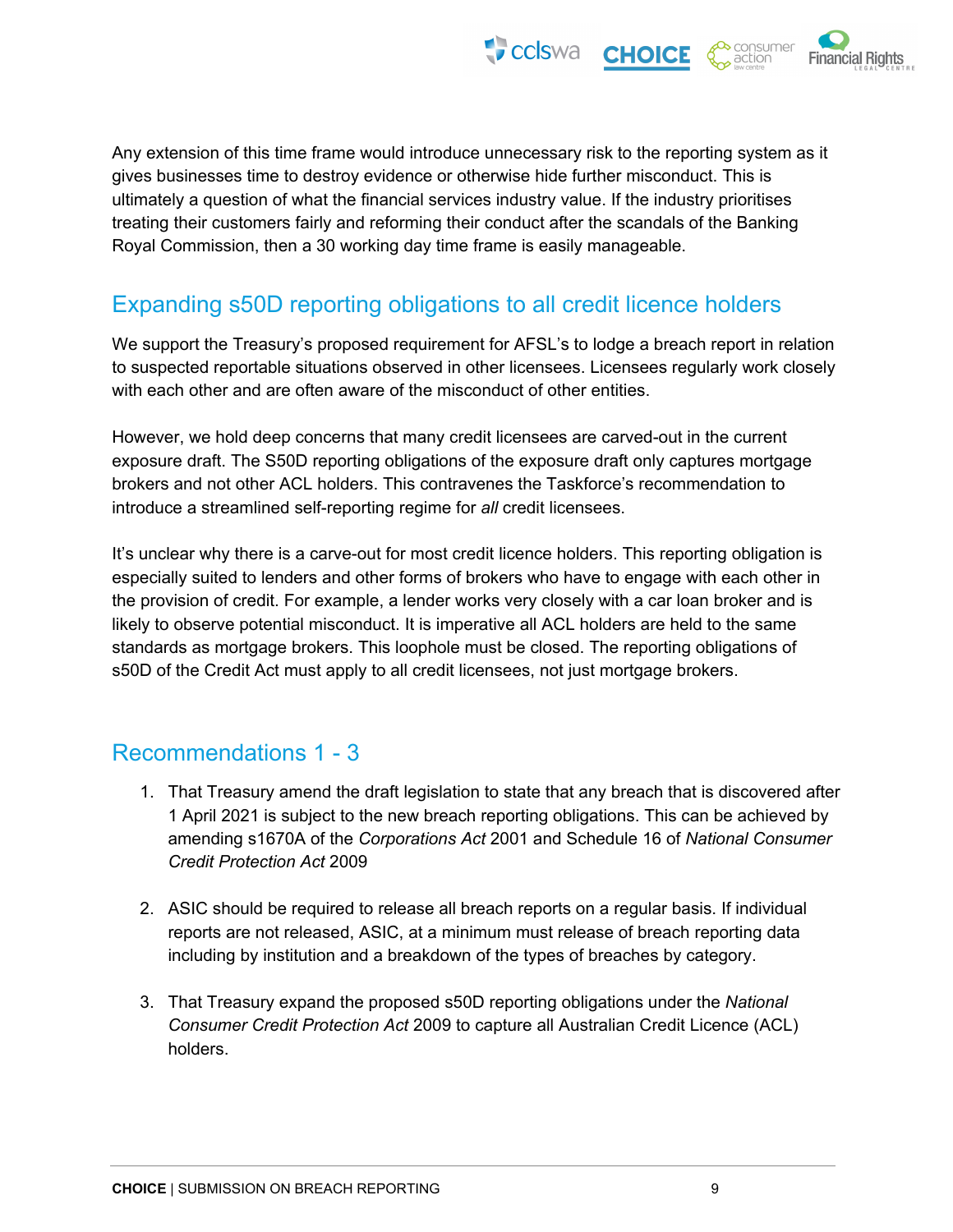CCISWA CHOICE inancial Rights

# <span id="page-9-0"></span>**2. Reference checking and information sharing protocol**

We are strongly supportive of the proposal to create Reference Checking and Information Sharing Protocol ('the Protocol'). This reform will be important in raising standards and ensuring that all individual firms are accountable for the conduct of the entire industry.

The financial advice industry fostered a harmful culture of "rolling bad apples", where individuals who were engaged in unscrupulous behaviour simply shopped around to a different licensee for employment.

The Royal Commission shone a spotlight on the failings of industry to adequately communicate between themselves about the improper conduct of advisers. It was revealed that Financial Planning Australia and the Association of Financial Advisers, which are Australia's two largest industry association groups, do not communicate with each other about disciplinary information. 7

There is a conflict inherent to any industry with multiple industry associations. This occurs in both the financial advice and mortgage broking sectors. Any individual employee who gets reprimanded by an industry association can simply threaten to shop around to another association. This threat weakens the power of industry associations to self-regulate their members and leads to weak enforcement and oversight. Industry associations become less likely to share information with other associations for fear of losing the revenue of paying members. They simply turn a blind eye to misconduct for fear of losing revenue.

It is imperative that industry participants have legislated obligations to reference check and share information, as it's clear they are unable to share information freely.

<span id="page-9-1"></span>The Treasury can strengthen the Protocol in the following ways:

#### Expanding obligations to all credit licence holders

The Treasury must ensure these obligations apply to all credit licensees.

The current drafting of the Protocol creates a glaring loophole where the obligations only apply to individuals who:

- (a) provide credit assistance in relation to credit contracts secured by mortgages over residential property; and
- (b) be a mortgage broker or a director, employee or agent of a mortgage broker. $8$

 $^7$  Royal Commission into Misconduct in the Banking, Superannuation and Financial Services Industry, Flnal Report, 2019 p.218

*<sup>8</sup> Corporations Act 2001* S912A(3D) and *National Consumer Credit Protection Act* 2009 47(3C)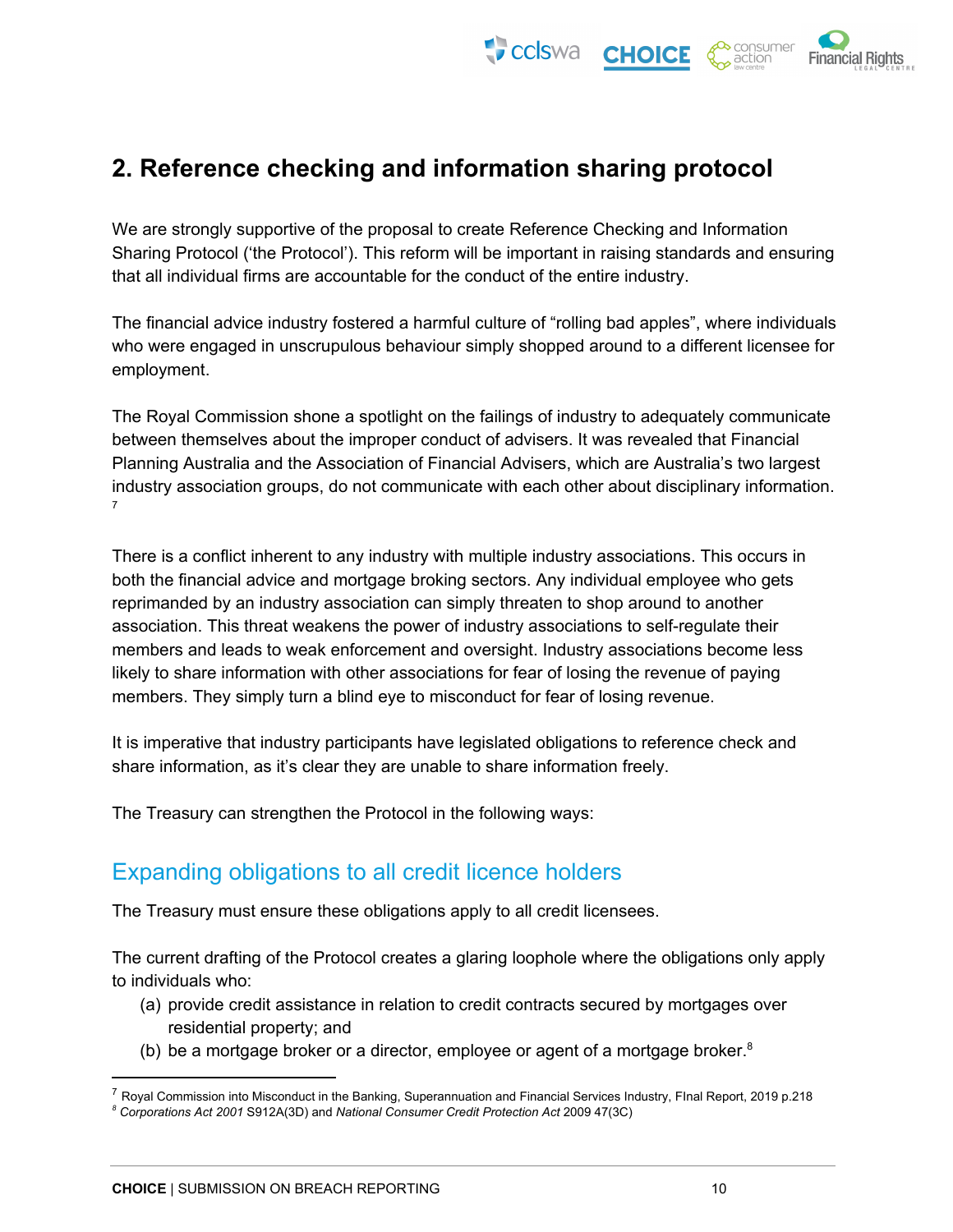This means that all credit licensees with the exception of mortgage brokers will be exempt from the Protocol. This will contribute to a culture of 'rolling bad apples' across the credit sector, and will contribute to unscrupulous operators continuing to trade and taking advantage of people. The Treasury must expand obligations in s912A(3D) and 47(3C) to include all credit licensees.

 $\bullet$  cclswa

**CHOICE** 

**Financial Rights** 

# <span id="page-10-0"></span>A failure to provide consent

The proposed Protocol relies on the consent of an employee for their information to be shared with former or current employers. The draft legislation states that,

- *(3B) The Reference Checking and Information Sharing Protocol must not:*
	- (a) *Require or permit personal information (within the meaning of the Privacy Act 1988) to be shared, other than with the consent of the individual to whom the information relate*s 9

This creates an inherent conflict. If an individual does not grant consent, then an entity cannot conduct reference checking and information sharing. Thus, we recommend that if an individual refuses consent, then there must be a presumption of misconduct or improper behaviour by the individual.

A business must not hire an employee who refuses this request. This needs to be codified in law. The law must clearly state that a failure of an individual to grant consent to share information pertaining to the Protocol must be grounds to not hire that individual.

# <span id="page-10-1"></span>The Protocol must be expanded to ten years

The Protocol must be extended to sharing information amongst industry participants for the past ten years, not five years. A five year time period is too short and will allow unscrupulous industry participants to return into the market.

#### Recommendation 4 - 6

- 4. That Treasury expand Reference Checking and Information Sharing Protocol to include all Australian Credit Licensee holders. This can be achieved by amending obligations in s912A(3D) of the *Corporations Act* 2001 and s47(3C) of the *National Consumer Credit Protection Act* 2009 to explicitly capture all credit licensees.
- 5. That Treasury amend the law to clearly state a failure to provide consent to the Protocol must be grounds for an entity to not hire that individual.

<sup>9</sup> *Corporations Act 2001* S912A(3B) and *National Consumer Credit Protection Act* 2009 47(3B)(a)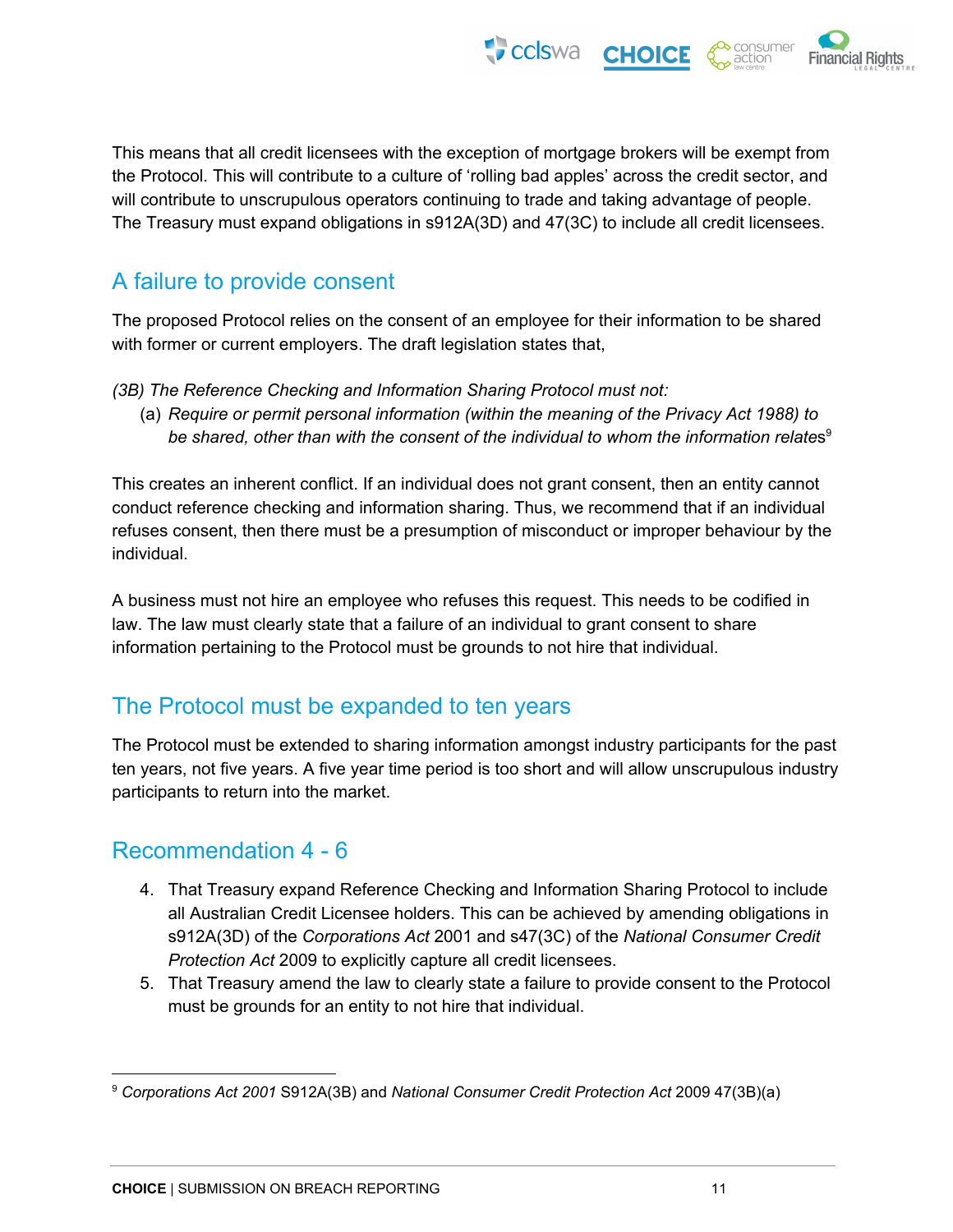CCISWA CHOICE **Financial Rights** 

6. That Treasury expand the the Reference Checking and Information Sharing Protocol to ten years.

# <span id="page-11-0"></span>**3. Investigating and remediating misconduct**

We strongly support the introduction of this obligation that makes it a condition of AFSL and ACL licensee holders to notify, investigate, and remediate misconduct.

The industry has a terrible track record of identifying misconduct and remediating clients. We remain deeply sceptical that the industry is capable of remediating customers without strong oversight and enforcement from ASIC. The incentive exists that the less a firm offers in remediation to customers, the greater the profit they stand to make.

The Royal Commission highlighted that many financial services licensees argued to ASIC that remediation procedures should be "opt-in", rather than compulsory.<sup>10</sup> Former ASIC Commission Peter Kell testified that,

*"We had discussions with some firms who wanted to suggest that a remediation program where consumers had to actively opt in to get remediation was appropriate." 11*

This shows that licensees were more interested in profit than righting the wrongs they had done to all customers.The shocking fees for no service scandal is a clear example of how an industry's reticence to remediate leads to long delays in refunds to customers. We remain deeply sceptical that without strong regulatory oversight and enforcement, that industry will significantly reform the quality of the remediation programs. We strongly support the introduction of civil and criminal penalties for a failure to comply with the obligation to notify, investigate, and remediate misconduct.

<span id="page-11-1"></span>The Treasury's proposal can be strengthened in the two following ways:

#### Obligations must apply to all credit licence holders

We are deeply concerned that these obligations apply only to mortgage brokers and carves out other ACL holders. This means that banks, and other credit providers will have no obligations to investigate, notify and remediate misconduct. There is no justification why banks should be exempt from these important consumer protections.

<sup>&</sup>lt;sup>10</sup> Mike Taylor, 2018, 'Licensees wanted remediation 'opt-in' says ASIC', April 17, Money Management, available at [https://www.moneymanagement.com.au/news/financial-planning/licensees-wanted-remediation-%E2%80%98opt-%E2%80%99-say](https://www.moneymanagement.com.au/news/financial-planning/licensees-wanted-remediation-%E2%80%98opt-%E2%80%99-says-asic) [s-asic](https://www.moneymanagement.com.au/news/financial-planning/licensees-wanted-remediation-%E2%80%98opt-%E2%80%99-says-asic)

<sup>&</sup>lt;sup>11</sup> Royal Commission into Misconduct in the Banking, Superannuation and Financial Services Industry 2018, transcript, P-1034